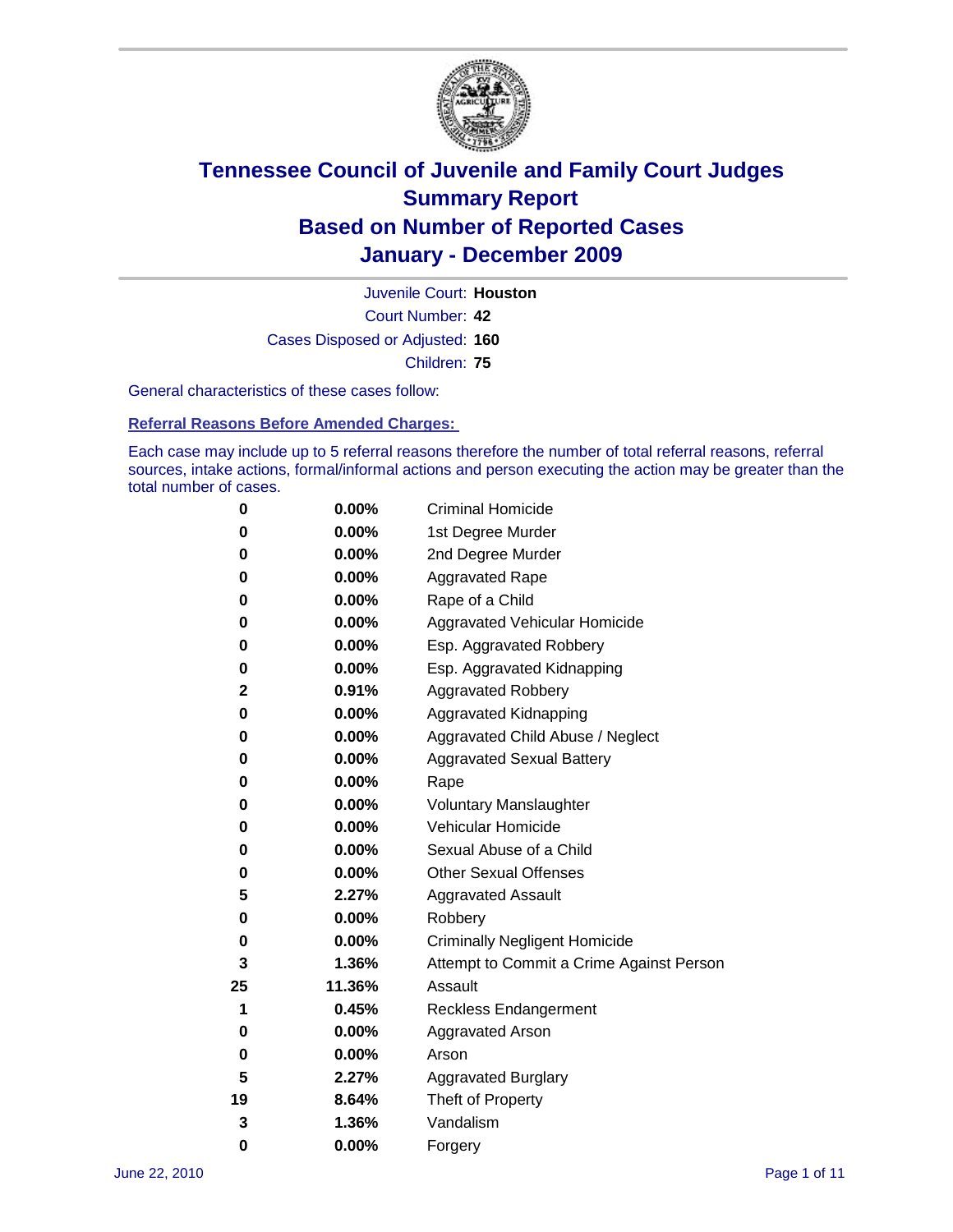

Juvenile Court: **Houston**

Court Number: **42**

Cases Disposed or Adjusted: **160**

Children: **75**

#### **Referral Reasons Before Amended Charges:**

Each case may include up to 5 referral reasons therefore the number of total referral reasons, referral sources, intake actions, formal/informal actions and person executing the action may be greater than the total number of cases.

| 0  | 0.00%  | <b>Worthless Checks</b>                                     |
|----|--------|-------------------------------------------------------------|
| 1  | 0.45%  | Illegal Possession / Fraudulent Use of Credit / Debit Cards |
| 16 | 7.27%  | <b>Burglary</b>                                             |
| 0  | 0.00%  | Unauthorized Use of a Vehicle                               |
| 0  | 0.00%  | <b>Cruelty to Animals</b>                                   |
| 0  | 0.00%  | Sale of Controlled Substances                               |
| 2  | 0.91%  | <b>Other Drug Offenses</b>                                  |
| 8  | 3.64%  | Possession of Controlled Substances                         |
| 0  | 0.00%  | <b>Criminal Attempt</b>                                     |
| 0  | 0.00%  | Carrying Weapons on School Property                         |
| 0  | 0.00%  | Unlawful Carrying / Possession of a Weapon                  |
| 1  | 0.45%  | <b>Evading Arrest</b>                                       |
| 1  | 0.45%  | Escape                                                      |
| 3  | 1.36%  | Driving Under Influence (DUI)                               |
| 17 | 7.73%  | Possession / Consumption of Alcohol                         |
| 0  | 0.00%  | Resisting Stop, Frisk, Halt, Arrest or Search               |
| 0  | 0.00%  | <b>Aggravated Criminal Trespass</b>                         |
| 2  | 0.91%  | Harassment                                                  |
| 0  | 0.00%  | Failure to Appear                                           |
| 0  | 0.00%  | Filing a False Police Report                                |
| 0  | 0.00%  | Criminal Impersonation                                      |
| 0  | 0.00%  | <b>Disorderly Conduct</b>                                   |
| 0  | 0.00%  | <b>Criminal Trespass</b>                                    |
| 0  | 0.00%  | <b>Public Intoxication</b>                                  |
| 0  | 0.00%  | Gambling                                                    |
| 27 | 12.27% | <b>Traffic</b>                                              |
| 0  | 0.00%  | <b>Local Ordinances</b>                                     |
| 2  | 0.91%  | Violation of Wildlife Regulations                           |
| 0  | 0.00%  | Contempt of Court                                           |
| 9  | 4.09%  | Violation of Probation                                      |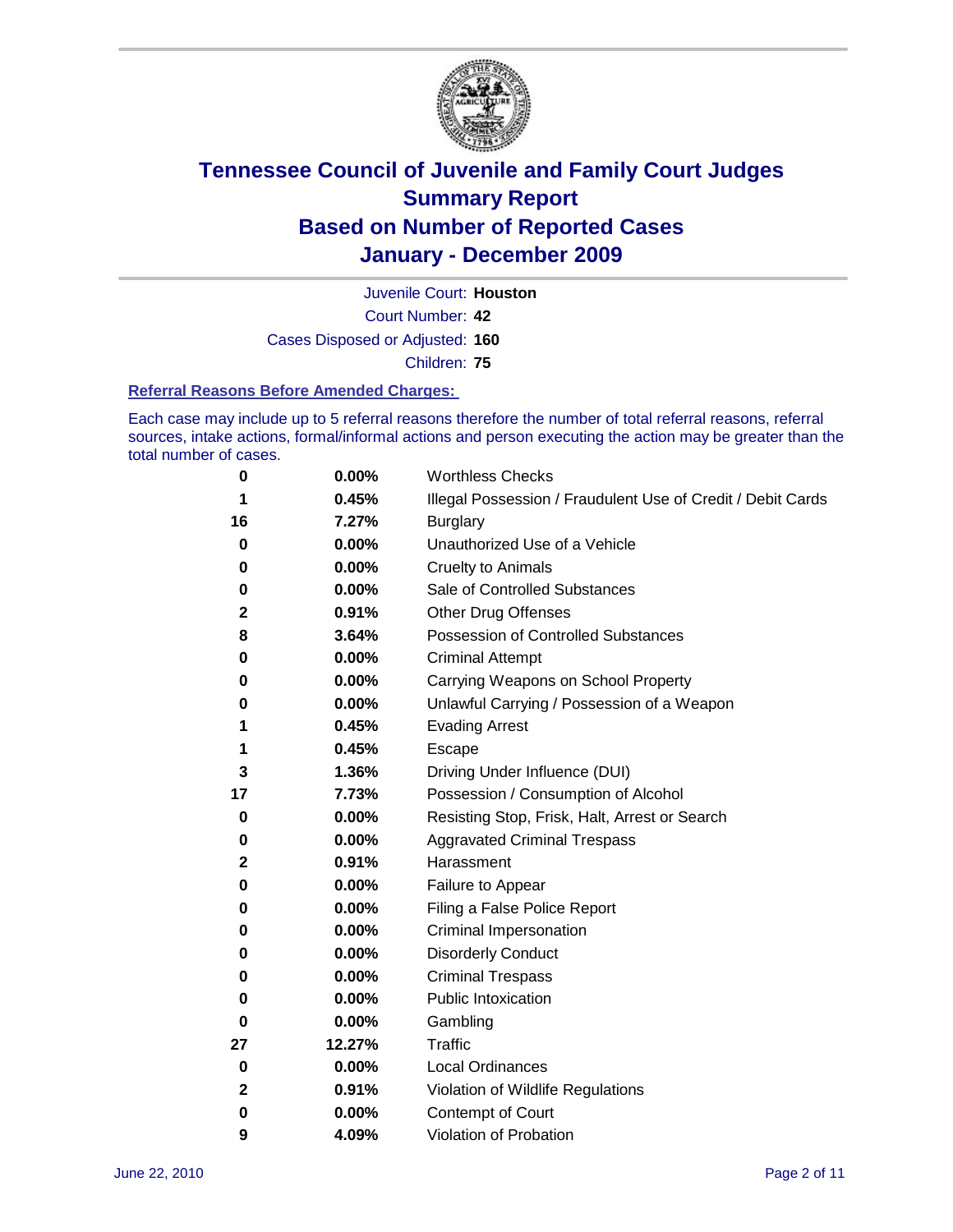

Court Number: **42** Juvenile Court: **Houston** Cases Disposed or Adjusted: **160** Children: **75**

#### **Referral Reasons Before Amended Charges:**

Each case may include up to 5 referral reasons therefore the number of total referral reasons, referral sources, intake actions, formal/informal actions and person executing the action may be greater than the total number of cases.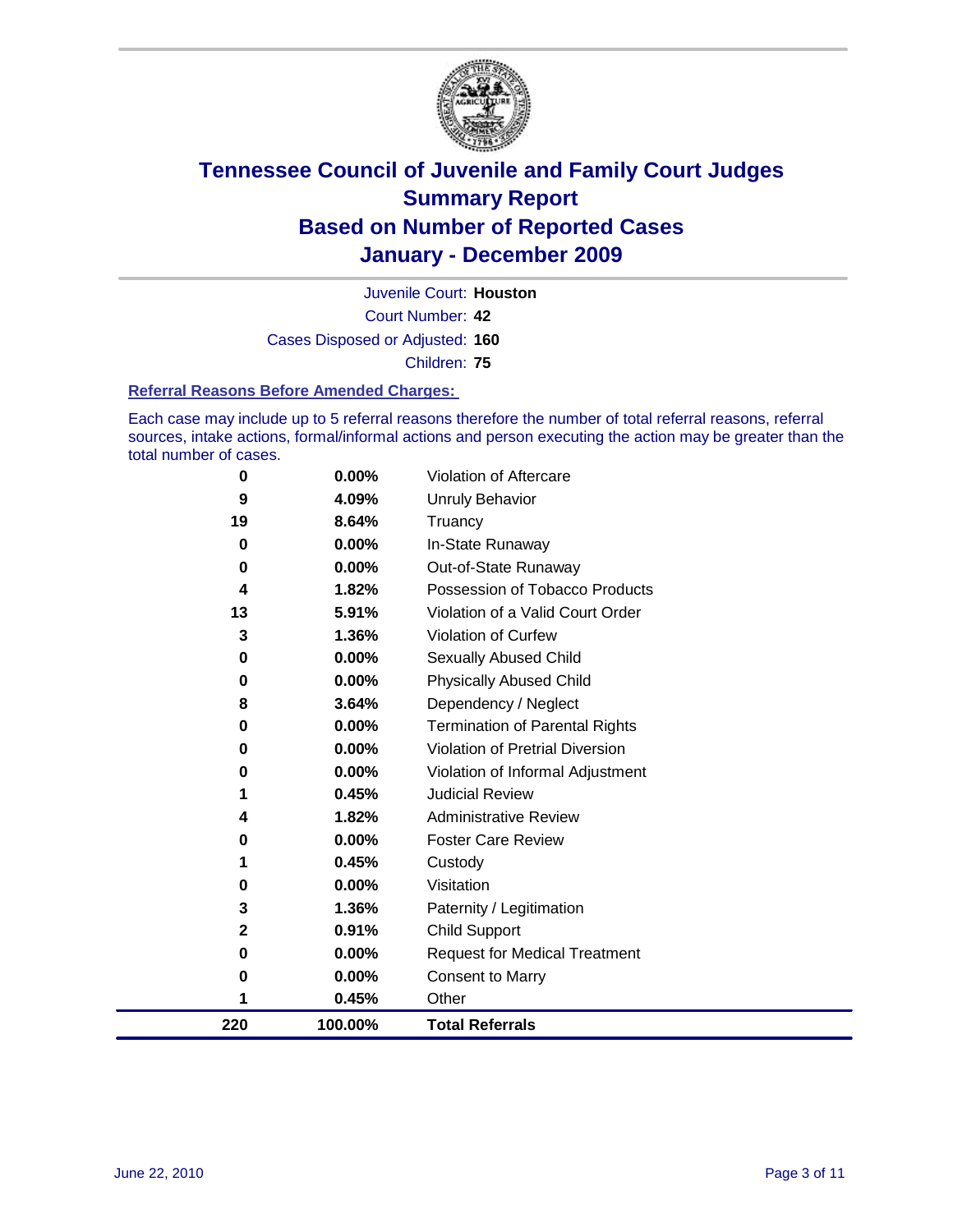

| 220                        | 100.00%                         | <b>Total Referral Sources</b>     |  |  |  |
|----------------------------|---------------------------------|-----------------------------------|--|--|--|
| $\bf{0}$                   | 0.00%                           | Other                             |  |  |  |
| 1                          | 0.45%                           | Unknown                           |  |  |  |
| 0                          | 0.00%                           | Hospital                          |  |  |  |
| 5                          | 2.27%                           | Child & Parent                    |  |  |  |
| 10                         | 4.55%                           | Victim                            |  |  |  |
| 1                          | 0.45%                           | <b>Other Court</b>                |  |  |  |
| $\mathbf 0$                | 0.00%                           | Social Agency                     |  |  |  |
| 27                         | 12.27%                          | <b>Court Staff</b>                |  |  |  |
| 0                          | 0.00%                           | <b>District Attorney's Office</b> |  |  |  |
| 0                          | 0.00%                           | <b>Other State Department</b>     |  |  |  |
| 8                          | 3.64%                           | <b>DCS</b>                        |  |  |  |
| 0                          | 0.00%                           | <b>CSA</b>                        |  |  |  |
| 23                         | 10.45%                          | School                            |  |  |  |
| 0                          | 0.00%                           | Self                              |  |  |  |
| 3                          | 1.36%                           | Relatives                         |  |  |  |
| 9                          | 4.09%                           | Parents                           |  |  |  |
| 133                        | 60.45%                          | <b>Law Enforcement</b>            |  |  |  |
| <b>Referral Sources: 1</b> |                                 |                                   |  |  |  |
|                            |                                 | Children: 75                      |  |  |  |
|                            | Cases Disposed or Adjusted: 160 |                                   |  |  |  |
|                            |                                 | Court Number: 42                  |  |  |  |
|                            | Juvenile Court: Houston         |                                   |  |  |  |
|                            |                                 |                                   |  |  |  |

### **Age of Child at Referral: 2**

| 0  | $0.00\%$ | Unknown            |
|----|----------|--------------------|
|    |          |                    |
| 0  | $0.00\%$ | Ages 19 and Over   |
| 24 | 32.00%   | Ages 17 through 18 |
| 36 | 48.00%   | Ages 15 through 16 |
| 7  | 9.33%    | Ages 13 through 14 |
| 4  | 5.33%    | Ages 11 through 12 |
| 4  | 5.33%    | Ages 10 and Under  |
|    |          |                    |

<sup>1</sup> If different than number of Referral Reasons (220), verify accuracy of your court's data.

<sup>2</sup> One child could be counted in multiple categories, verify accuracy of your court's data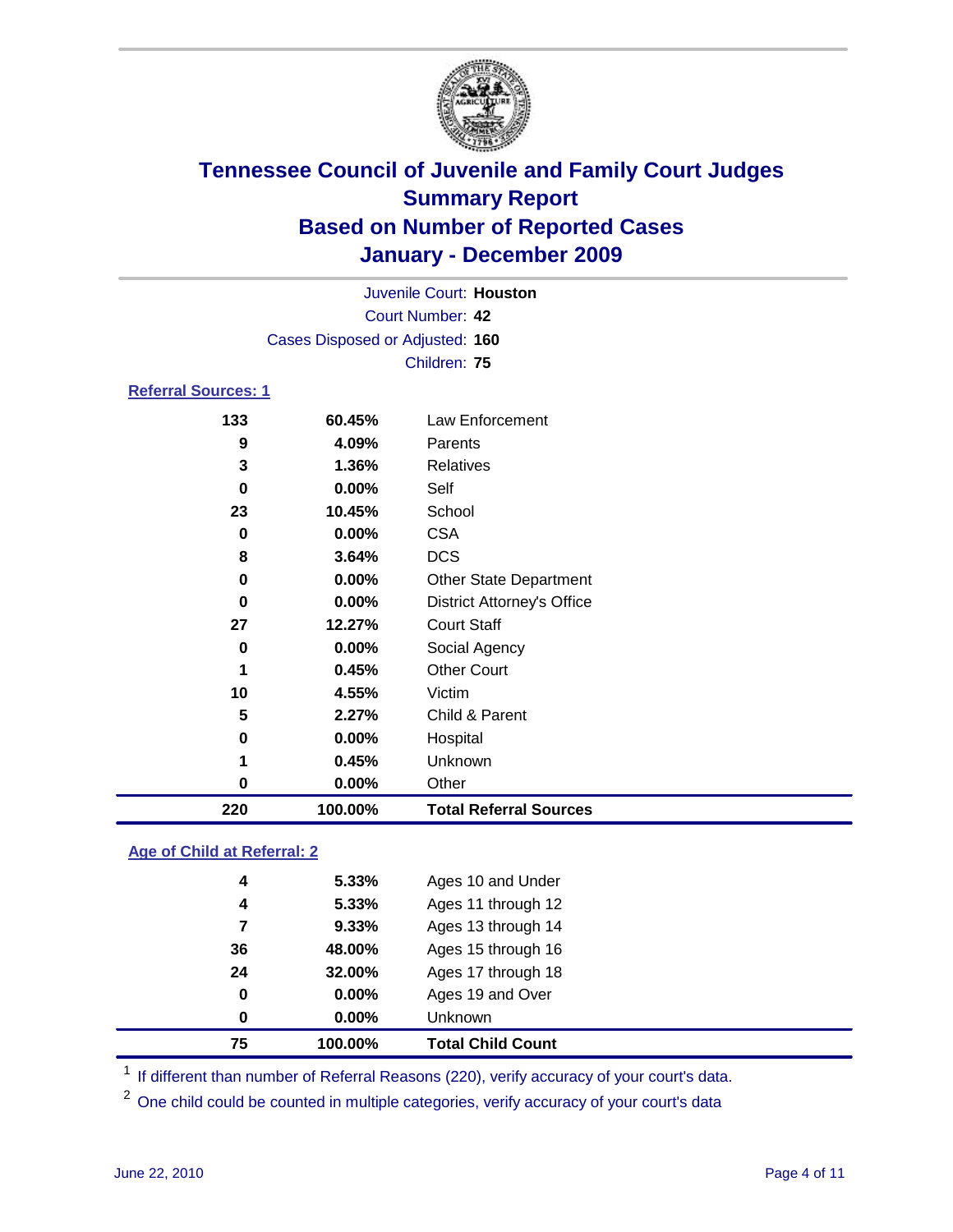

| Juvenile Court: Houston                 |                                 |                          |  |  |  |
|-----------------------------------------|---------------------------------|--------------------------|--|--|--|
| Court Number: 42                        |                                 |                          |  |  |  |
|                                         | Cases Disposed or Adjusted: 160 |                          |  |  |  |
|                                         |                                 | Children: 75             |  |  |  |
| Sex of Child: 1                         |                                 |                          |  |  |  |
| 49                                      | 65.33%                          | Male                     |  |  |  |
| 25                                      | 33.33%                          | Female                   |  |  |  |
| 1                                       | 1.33%                           | Unknown                  |  |  |  |
| 75                                      | 100.00%                         | <b>Total Child Count</b> |  |  |  |
| Race of Child: 1                        |                                 |                          |  |  |  |
| 65                                      | 86.67%                          | White                    |  |  |  |
| $\overline{7}$                          | 9.33%                           | African American         |  |  |  |
| $\mathbf 0$                             | 0.00%                           | Native American          |  |  |  |
| 0                                       | 0.00%                           | Asian                    |  |  |  |
| $\mathbf 2$                             | 2.67%                           | Mixed                    |  |  |  |
| 1                                       | 1.33%                           | Unknown                  |  |  |  |
| 75                                      | 100.00%                         | <b>Total Child Count</b> |  |  |  |
| <b>Hispanic Origin: 1</b>               |                                 |                          |  |  |  |
| $\bf{0}$                                | 0.00%                           | Yes                      |  |  |  |
| 73                                      | 97.33%                          | No                       |  |  |  |
| $\overline{\mathbf{2}}$                 | 2.67%                           | Unknown                  |  |  |  |
| 75                                      | 100.00%                         | <b>Total Child Count</b> |  |  |  |
| <b>School Enrollment of Children: 1</b> |                                 |                          |  |  |  |
| 69                                      | 92.00%                          | Yes                      |  |  |  |
| 6                                       | 8.00%                           | No                       |  |  |  |
| $\mathbf 0$                             | 0.00%                           | Unknown                  |  |  |  |
| 75                                      | 100.00%                         | <b>Total Child Count</b> |  |  |  |

One child could be counted in multiple categories, verify accuracy of your court's data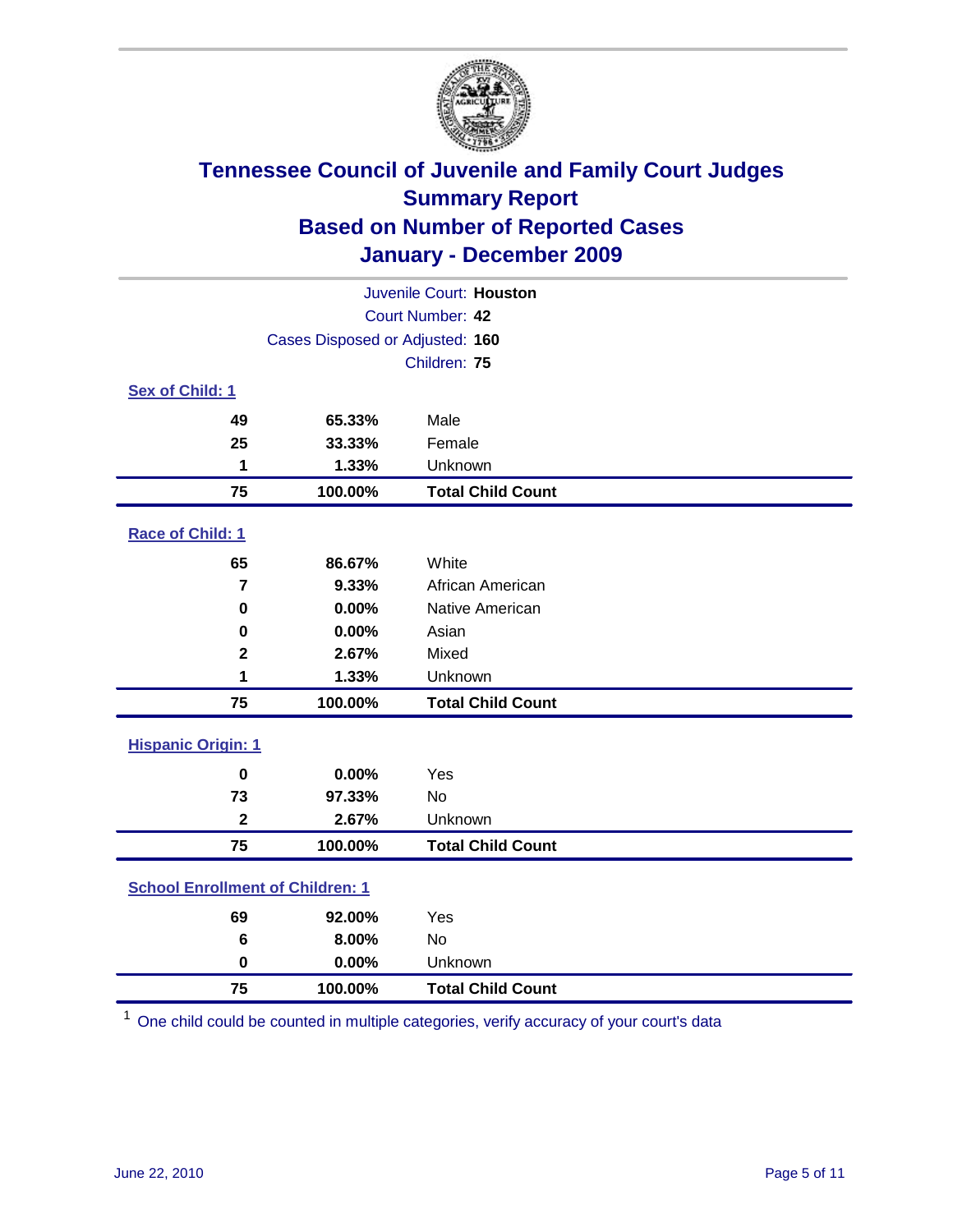

Court Number: **42** Juvenile Court: **Houston** Cases Disposed or Adjusted: **160** Children: **75**

### **Living Arrangement of Child at Time of Referral: 1**

| 75 | 100.00%  | <b>Total Child Count</b>     |
|----|----------|------------------------------|
| 0  | 0.00%    | Other                        |
| 2  | 2.67%    | Unknown                      |
| 0  | $0.00\%$ | Independent                  |
| 0  | 0.00%    | In an Institution            |
| 0  | $0.00\%$ | In a Residential Center      |
| 0  | $0.00\%$ | In a Group Home              |
| 0  | $0.00\%$ | With Foster Family           |
| 3  | 4.00%    | <b>With Adoptive Parents</b> |
| 11 | 14.67%   | <b>With Relatives</b>        |
| 3  | 4.00%    | With Father                  |
| 32 | 42.67%   | <b>With Mother</b>           |
| 3  | 4.00%    | With Mother and Stepfather   |
| 2  | 2.67%    | With Father and Stepmother   |
| 19 | 25.33%   | With Both Biological Parents |
|    |          |                              |

### **Type of Detention: 2**

| 160 | 100.00%  | <b>Total Detention Count</b> |  |
|-----|----------|------------------------------|--|
| 0   | 0.00%    | Other                        |  |
| 148 | 92.50%   | Does Not Apply               |  |
| 0   | $0.00\%$ | Unknown                      |  |
| 1   | 0.63%    | <b>Psychiatric Hospital</b>  |  |
| 0   | 0.00%    | Jail - No Separation         |  |
| 0   | $0.00\%$ | Jail - Partial Separation    |  |
| 0   | 0.00%    | Jail - Complete Separation   |  |
| 11  | 6.88%    | Juvenile Detention Facility  |  |
| 0   | $0.00\%$ | Non-Secure Placement         |  |
|     |          |                              |  |

<sup>1</sup> One child could be counted in multiple categories, verify accuracy of your court's data

<sup>2</sup> If different than number of Cases (160) verify accuracy of your court's data.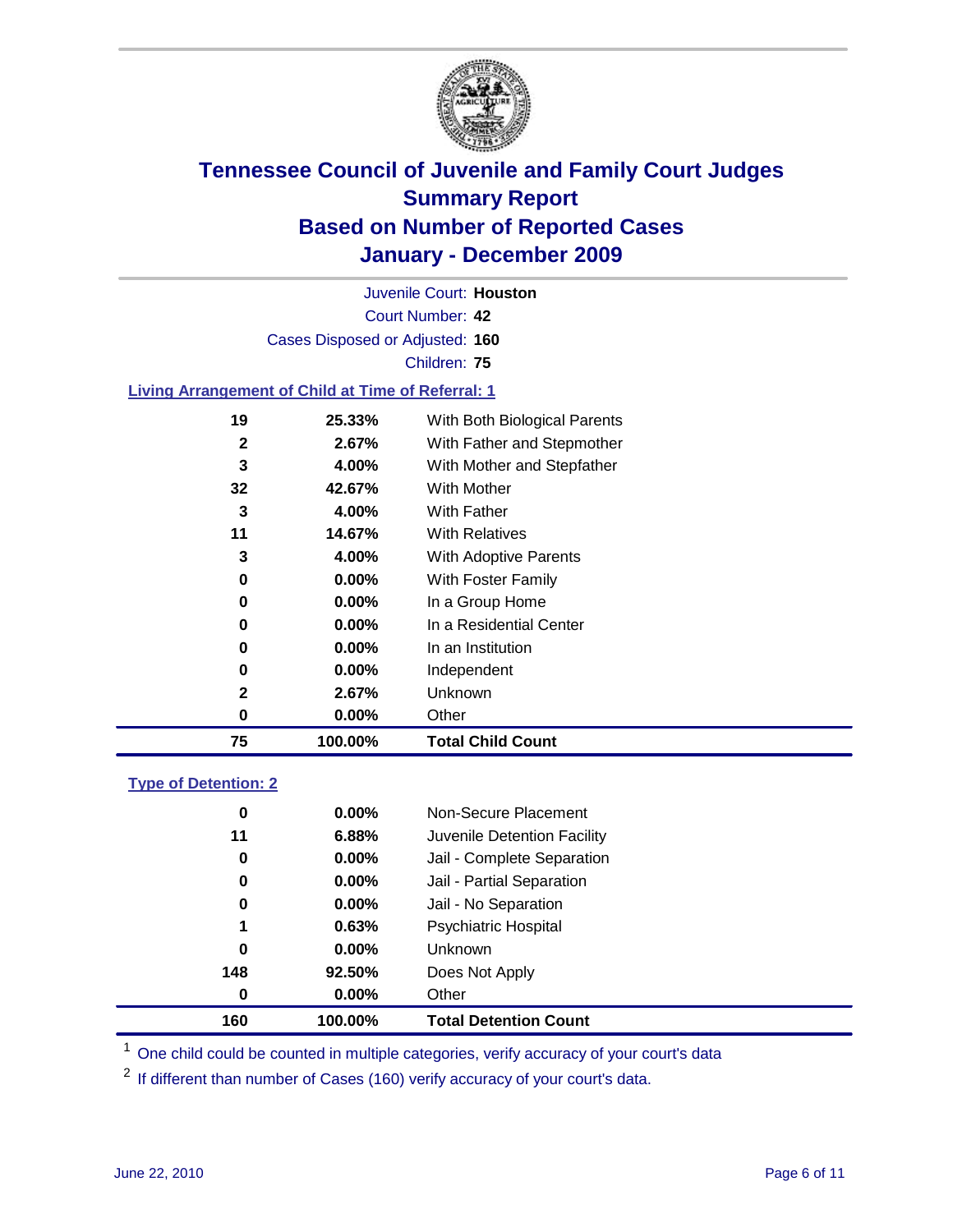

|                                                    | Juvenile Court: Houston         |                                      |  |  |  |  |
|----------------------------------------------------|---------------------------------|--------------------------------------|--|--|--|--|
|                                                    | Court Number: 42                |                                      |  |  |  |  |
|                                                    | Cases Disposed or Adjusted: 160 |                                      |  |  |  |  |
|                                                    | Children: 75                    |                                      |  |  |  |  |
| <b>Placement After Secure Detention Hearing: 1</b> |                                 |                                      |  |  |  |  |
| 6                                                  | 3.75%                           | Returned to Prior Living Arrangement |  |  |  |  |
| 1                                                  | 0.63%                           | Juvenile Detention Facility          |  |  |  |  |
| 0                                                  | 0.00%                           | Jail                                 |  |  |  |  |
| 0                                                  | 0.00%                           | Shelter / Group Home                 |  |  |  |  |
| 1                                                  | 0.63%                           | <b>Foster Family Home</b>            |  |  |  |  |
| 0                                                  | 0.00%                           | Psychiatric Hospital                 |  |  |  |  |
| 0                                                  | 0.00%                           | Unknown                              |  |  |  |  |
| 149                                                | 93.13%                          | Does Not Apply                       |  |  |  |  |
| 3                                                  | 1.88%                           | Other                                |  |  |  |  |
| 160                                                | 100.00%                         | <b>Total Placement Count</b>         |  |  |  |  |
| <b>Intake Actions: 2</b>                           |                                 |                                      |  |  |  |  |
| 79                                                 |                                 |                                      |  |  |  |  |
|                                                    | 35.91%                          | <b>Petition Filed</b>                |  |  |  |  |
| 4                                                  | 1.82%                           | <b>Motion Filed</b>                  |  |  |  |  |
| 56                                                 | 25.45%                          | <b>Citation Processed</b>            |  |  |  |  |
| 0                                                  | 0.00%                           | Notification of Paternity Processed  |  |  |  |  |
| $\mathbf 0$                                        | 0.00%                           | Scheduling of Judicial Review        |  |  |  |  |
| 0                                                  | 0.00%                           | Scheduling of Administrative Review  |  |  |  |  |
| 1                                                  | 0.45%                           | Scheduling of Foster Care Review     |  |  |  |  |
| $\bf{0}$                                           | 0.00%                           | Unknown                              |  |  |  |  |
| 80                                                 | 36.36%                          | Does Not Apply                       |  |  |  |  |
| $\bf{0}$                                           | 0.00%                           | Other                                |  |  |  |  |

<sup>1</sup> If different than number of Cases (160) verify accuracy of your court's data.

<sup>2</sup> If different than number of Referral Reasons (220), verify accuracy of your court's data.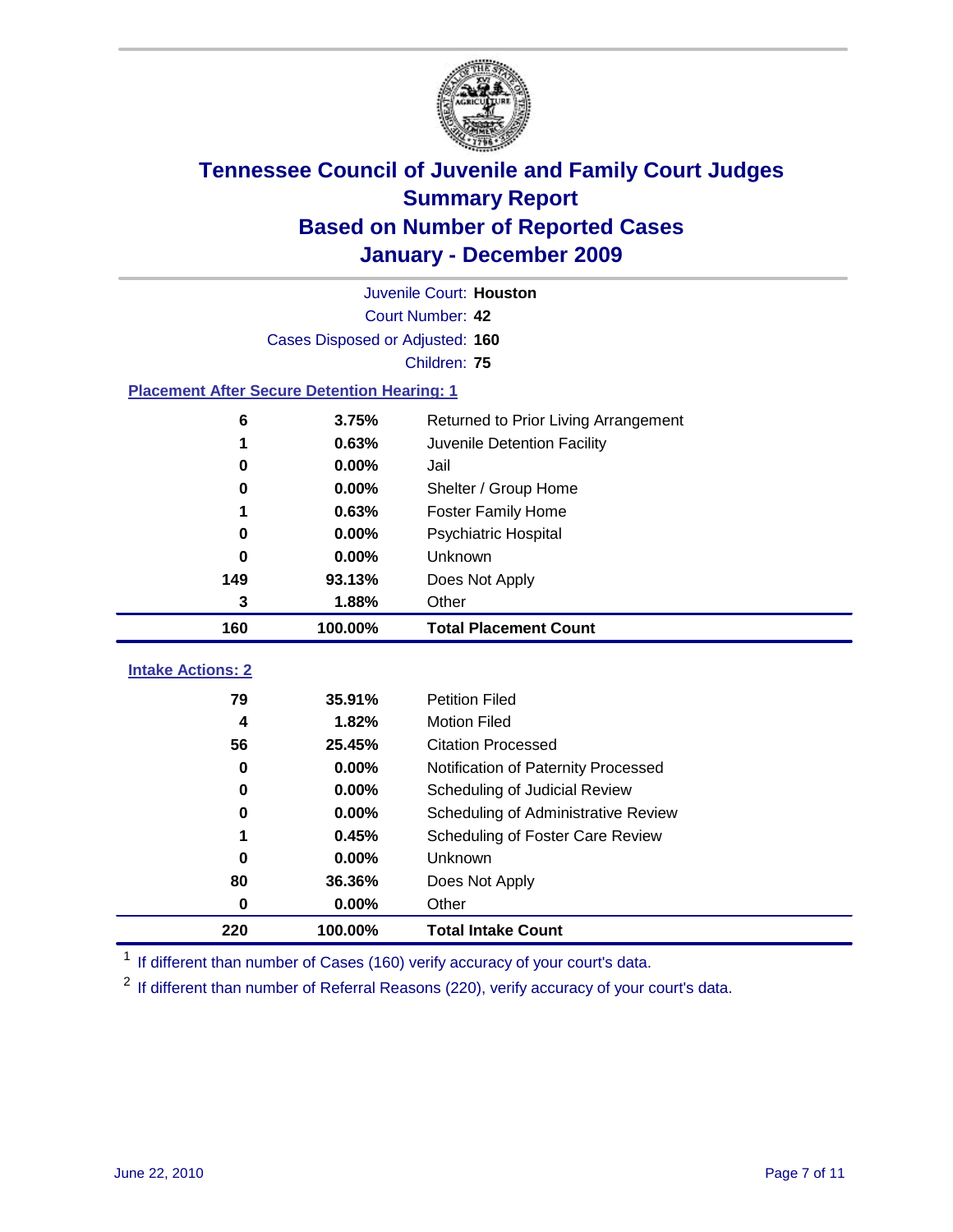

Court Number: **42** Juvenile Court: **Houston** Cases Disposed or Adjusted: **160** Children: **75**

### **Last Grade Completed by Child: 1**

| 75           | 100.00%        | <b>Total Child Count</b>          |
|--------------|----------------|-----------------------------------|
| $\bf{0}$     | 0.00%          | Other                             |
| 10           | 13.33%         | Unknown                           |
| 0            | 0.00%          | Never Attended School             |
| 1            | 1.33%          | Graduated                         |
| 1            | 1.33%          | <b>GED</b>                        |
| 0            | 0.00%          | Non-Graded Special Ed             |
| 0            | 0.00%          | 12th Grade                        |
| 22           | 29.33%         | 11th Grade                        |
| 14           | 18.67%         | 10th Grade                        |
| 10           | 13.33%         | 9th Grade                         |
| 10           | 13.33%         | 8th Grade                         |
| 0            | 0.00%          | 7th Grade                         |
| $\mathbf{2}$ | 2.67%          | 6th Grade                         |
| $\mathbf{2}$ | 2.67%          | 5th Grade                         |
| 0            | 0.00%          | 4th Grade                         |
| 0            | 0.00%          | 3rd Grade                         |
| 0            | 0.00%          | 2nd Grade                         |
| 0            | 0.00%          | 1st Grade                         |
| 0            | 0.00%          | Kindergarten                      |
| 3<br>0       | 4.00%<br>0.00% | Too Young for School<br>Preschool |

#### **Enrolled in Special Education: 1**

| 75 | 100.00% | <b>Total Child Count</b> |
|----|---------|--------------------------|
| -5 | 6.67%   | <b>Unknown</b>           |
| 68 | 90.67%  | No                       |
| 2  | 2.67%   | Yes                      |
|    |         |                          |

One child could be counted in multiple categories, verify accuracy of your court's data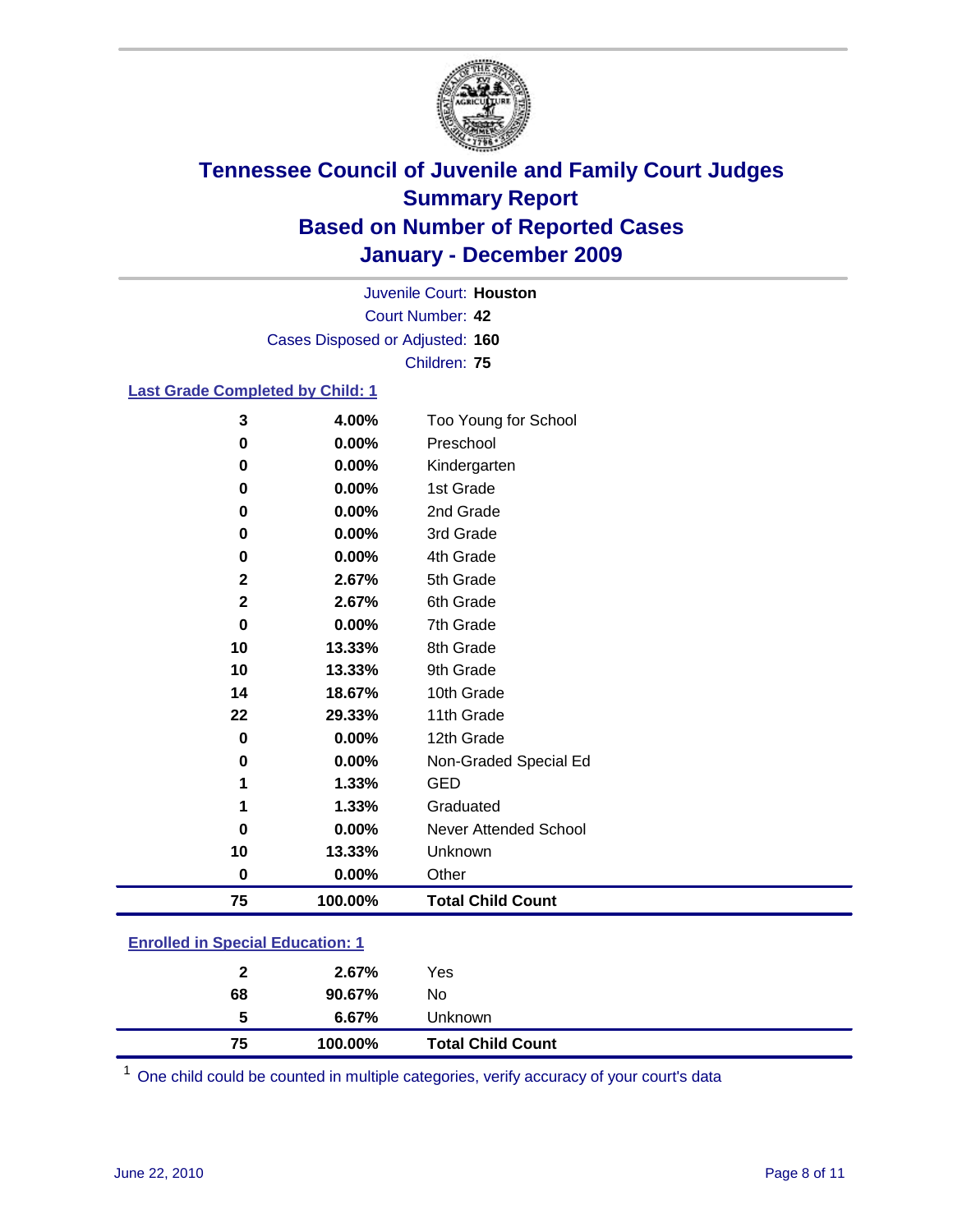

|                              | Juvenile Court: Houston         |                           |  |  |  |
|------------------------------|---------------------------------|---------------------------|--|--|--|
|                              | Court Number: 42                |                           |  |  |  |
|                              | Cases Disposed or Adjusted: 160 |                           |  |  |  |
|                              | Children: 75                    |                           |  |  |  |
| <b>Action Executed By: 1</b> |                                 |                           |  |  |  |
| 220                          | 100.00%                         | Judge                     |  |  |  |
| 0                            | $0.00\%$                        | Referee                   |  |  |  |
| 0                            | $0.00\%$                        | <b>YSO</b>                |  |  |  |
| 0                            | $0.00\%$                        | Other                     |  |  |  |
| 0                            | 0.00%                           | Unknown                   |  |  |  |
| 220                          | 100.00%                         | <b>Total Action Count</b> |  |  |  |

### **Formal / Informal Actions: 1**

| 10           | 4.55%    | Dismissed                                        |
|--------------|----------|--------------------------------------------------|
| 3            | $1.36\%$ | Retired / Nolle Prosequi                         |
| 20           | $9.09\%$ | <b>Complaint Substantiated Delinquent</b>        |
| 26           | 11.82%   | <b>Complaint Substantiated Status Offender</b>   |
| $\mathbf{2}$ | 0.91%    | <b>Complaint Substantiated Dependent/Neglect</b> |
| 0            | $0.00\%$ | <b>Complaint Substantiated Abused</b>            |
| 0            | $0.00\%$ | <b>Complaint Substantiated Mentally III</b>      |
| 14           | 6.36%    | Informal Adjustment                              |
| 13           | 5.91%    | <b>Pretrial Diversion</b>                        |
| 0            | $0.00\%$ | <b>Transfer to Adult Court Hearing</b>           |
| 1            | 0.45%    | Charges Cleared by Transfer to Adult Court       |
| 1            | 0.45%    | Special Proceeding                               |
| 4            | 1.82%    | <b>Review Concluded</b>                          |
| 121          | 55.00%   | Case Held Open                                   |
| 5            | 2.27%    | Other                                            |
| 0            | $0.00\%$ | <b>Unknown</b>                                   |
| 220          | 100.00%  | <b>Total Action Count</b>                        |

<sup>1</sup> If different than number of Referral Reasons (220), verify accuracy of your court's data.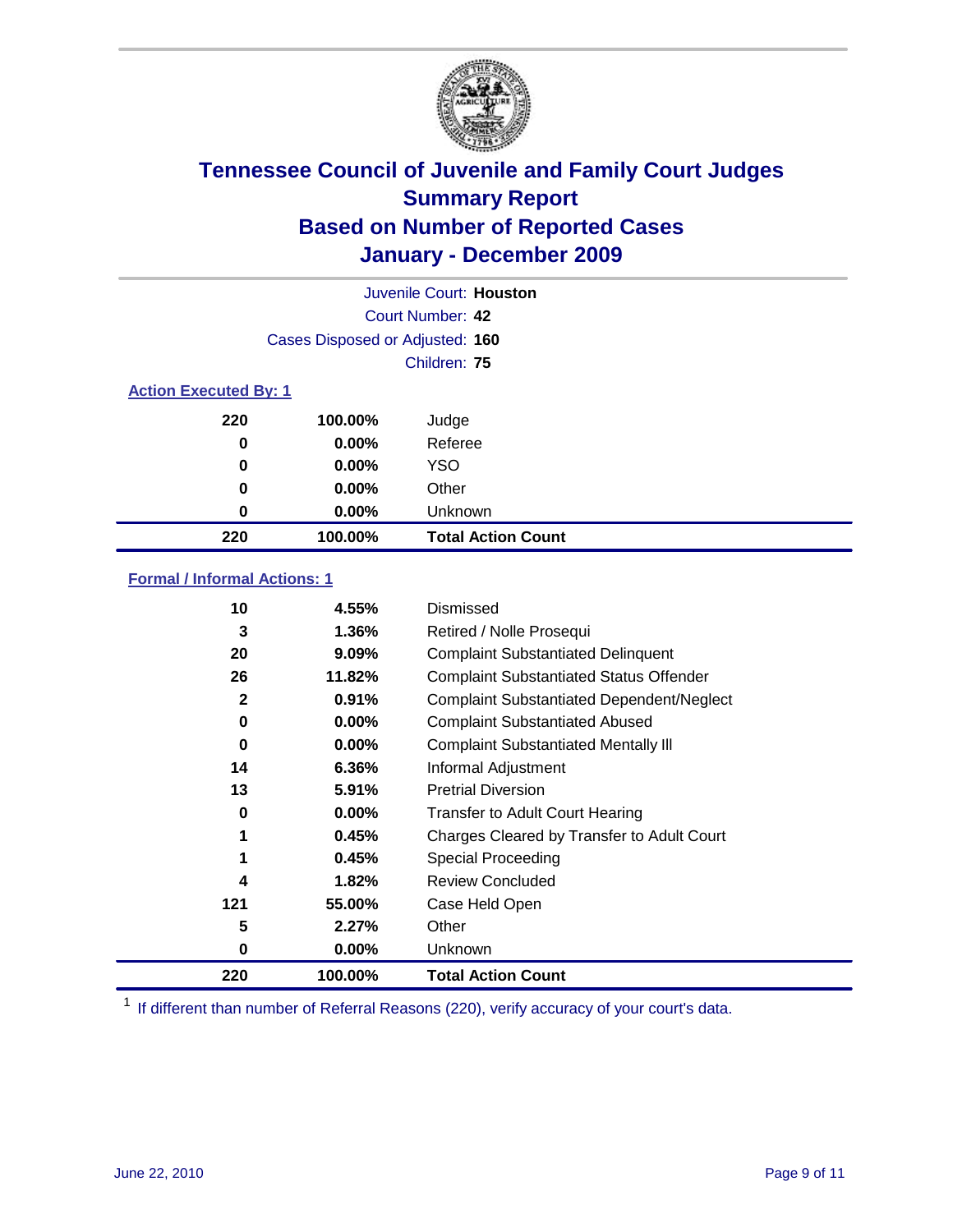

|                       |                                 | Juvenile Court: Houston                               |
|-----------------------|---------------------------------|-------------------------------------------------------|
|                       |                                 | <b>Court Number: 42</b>                               |
|                       | Cases Disposed or Adjusted: 160 |                                                       |
|                       |                                 | Children: 75                                          |
| <b>Case Outcomes:</b> |                                 | There can be multiple outcomes for one child or case. |
| 5                     | 1.93%                           | <b>Case Dismissed</b>                                 |
| 2                     | 0.77%                           | Case Retired or Nolle Prosequi                        |
| 1                     | 0.39%                           | Warned / Counseled                                    |
| 84                    | 32.43%                          | Held Open For Review                                  |
| 9                     | 3.47%                           | Supervision / Probation to Juvenile Court             |
| 0                     | 0.00%                           | <b>Probation to Parents</b>                           |
| 0                     | 0.00%                           | Referral to Another Entity for Supervision / Service  |
| 12                    | 4.63%                           | Referred for Mental Health Counseling                 |
| 18                    | 6.95%                           | Referred for Alcohol and Drug Counseling              |
| 0                     | 0.00%                           | Referred to Alternative School                        |
| 1                     | 0.39%                           | Referred to Private Child Agency                      |
| 6                     | 2.32%                           | Referred to Defensive Driving School                  |
| 0                     | 0.00%                           | Referred to Alcohol Safety School                     |
| 2                     | 0.77%                           | Referred to Juvenile Court Education-Based Program    |
| 9                     | 3.47%                           | Driver's License Held Informally                      |
| 0                     | 0.00%                           | <b>Voluntary Placement with DMHMR</b>                 |
| 1                     | 0.39%                           | <b>Private Mental Health Placement</b>                |
| 0                     | 0.00%                           | <b>Private MR Placement</b>                           |
| 0                     | 0.00%                           | Placement with City/County Agency/Facility            |
| 0                     | 0.00%                           | Placement with Relative / Other Individual            |
| 7                     | 2.70%                           | Fine                                                  |
| 21                    | 8.11%                           | <b>Public Service</b>                                 |
| 5                     | 1.93%                           | Restitution                                           |
| 0                     | 0.00%                           | <b>Runaway Returned</b>                               |
| 5                     | 1.93%                           | No Contact Order                                      |
| 0                     | 0.00%                           | Injunction Other than No Contact Order                |
| 7                     | 2.70%                           | <b>House Arrest</b>                                   |
| 0                     | 0.00%                           | <b>Court Defined Curfew</b>                           |
| 0                     | 0.00%                           | Dismissed from Informal Adjustment                    |
| 0                     | $0.00\%$                        | <b>Dismissed from Pretrial Diversion</b>              |
| 0                     | 0.00%                           | Released from Probation                               |
| 1                     | 0.39%                           | <b>Transferred to Adult Court</b>                     |
| 0                     | 0.00%                           | <b>DMHMR Involuntary Commitment</b>                   |